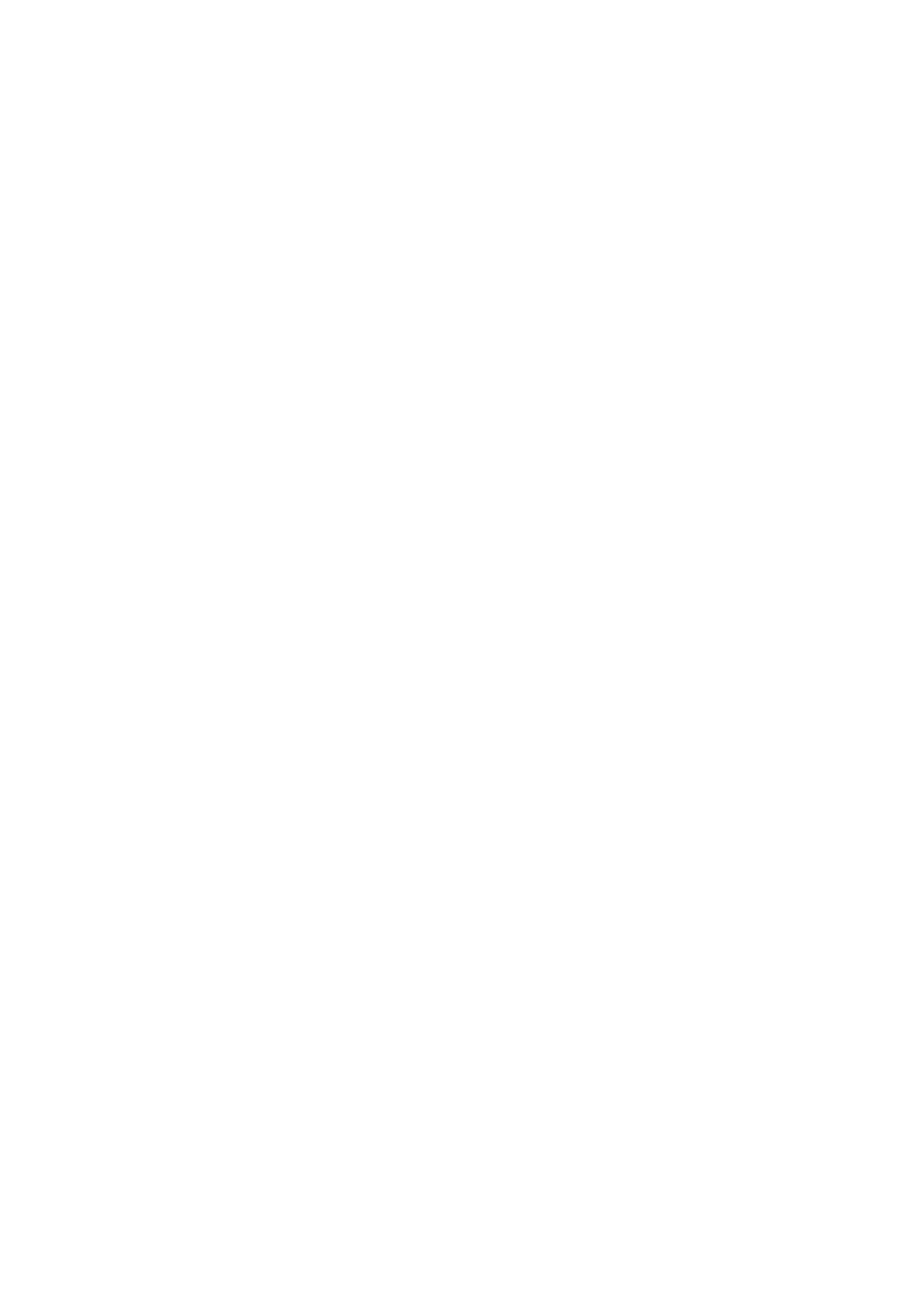#### **DEWAN TEXTILE MILLS LIMITED DIRECTORS' REPORT**

#### **IN THE NAME OF ALLAH; THE MOST GRACIOUS AND MERCIFUL**

#### IF YE GIVE THANKS, I WILL GIVE YOU MORE **(HOLY QURAN)**

The Board of Directors of your Company is pleased to present unaudited condensed interim financial statements for the nine months ended March 31, 2021 in compliance with the requirements of section 237 of the Companies Act, 2017 and code of corporate governance issued by Securities and Exchange Commission of Pakistan.

#### **Operating results and performance: (Factory Shutdown)**

The operating results for the year under review are as follows:

|                             | 'Rupees'        |
|-----------------------------|-----------------|
| <b>SALES - NET</b>          | 60,597,500      |
| COST OF SALES               | (145,944,723)   |
| <b>GROSS LOSS</b>           | (85, 347, 223)  |
| ADMINISTRATIVE EXPENSES     | (4,374,385)     |
| <b>OPERATING LOSS</b>       | (89, 721, 608)  |
| <b>FINANCE COST</b>         | (185, 172, 965) |
| <b>OTHER CHARGES</b>        | (39,133,875)    |
| <b>LOSS BEFORE TAXATION</b> | (314,028,448)   |
| <b>TAXATION</b>             | 11,819,026      |
| <b>LOSS AFTER TAXATION</b>  | (302,209,422)   |

Company's operational sales for the period remained nil due to closure of operations, the sales appearing in financial statements represent yarn stock sales during the period under consideration. The Company, for the time being, has suspended its manufacturing operations since December 2015 which could not be resumed due to adverse scenario faced by the industry, lesser market demand and working capital constraints. The condensed interim financial statements have been prepared using going concern assumption as the company has approached its lenders for further restructuring of its liabilities, which is in process. Management is hopeful that such revision will be finalized soon which will enable the company to resume its operations.

Pakistan's economic recovery continued in a steady path during period under review, with almost all macroeconomic indicators suggesting uptick in fortunes, where the SBP has also revised up its real GDP growth forecast from 2% to 3% during the current year. Government through various fiscal and monetary measures tried to relieve the industries in tough times and the economy is showing progressive results and have partially softened the pandemic's impact. On the other hand, Cotton being the basic raw material for the Pakistan's textile industry accounts for major part of the basic cost, the price of raw cotton is continuously rising. Due to continuous decline in the annual crop cultivation, Pakistan has to import around 4.5 million bales of cotton every year to meet its demand. Pakistan spinning industry has already contracted for large scale imports from nearly all origins in the world and therefore any movement in price or quantity of cotton has significant impacts on production.

#### **Future Outlook**

Despite the signs of economic resilience and recovery, there may be some pressure on current account due to high imports of Raw Cotton, recent removal of regulatory duty on import of synthetic yarn and cotton yarn, import of plant and machinery, possibility of double‐digit inflation during the latter end of FY21 could ultimately force SBP raising interest rates. These factors may also push the exchange rate upward in short term. Further, the challenges of rising debt, increased cost of living, increased taxation, rising prices of electricity & gas, could lead to wavering of investor confidence. Further, current political environment and fears of increased lockdown restrictions owing to COVID-19 third wave are critical variable where the positivity rate is hovering around high single-digits and a sustained strain may lead to harsh measures that may hamper growth outlook.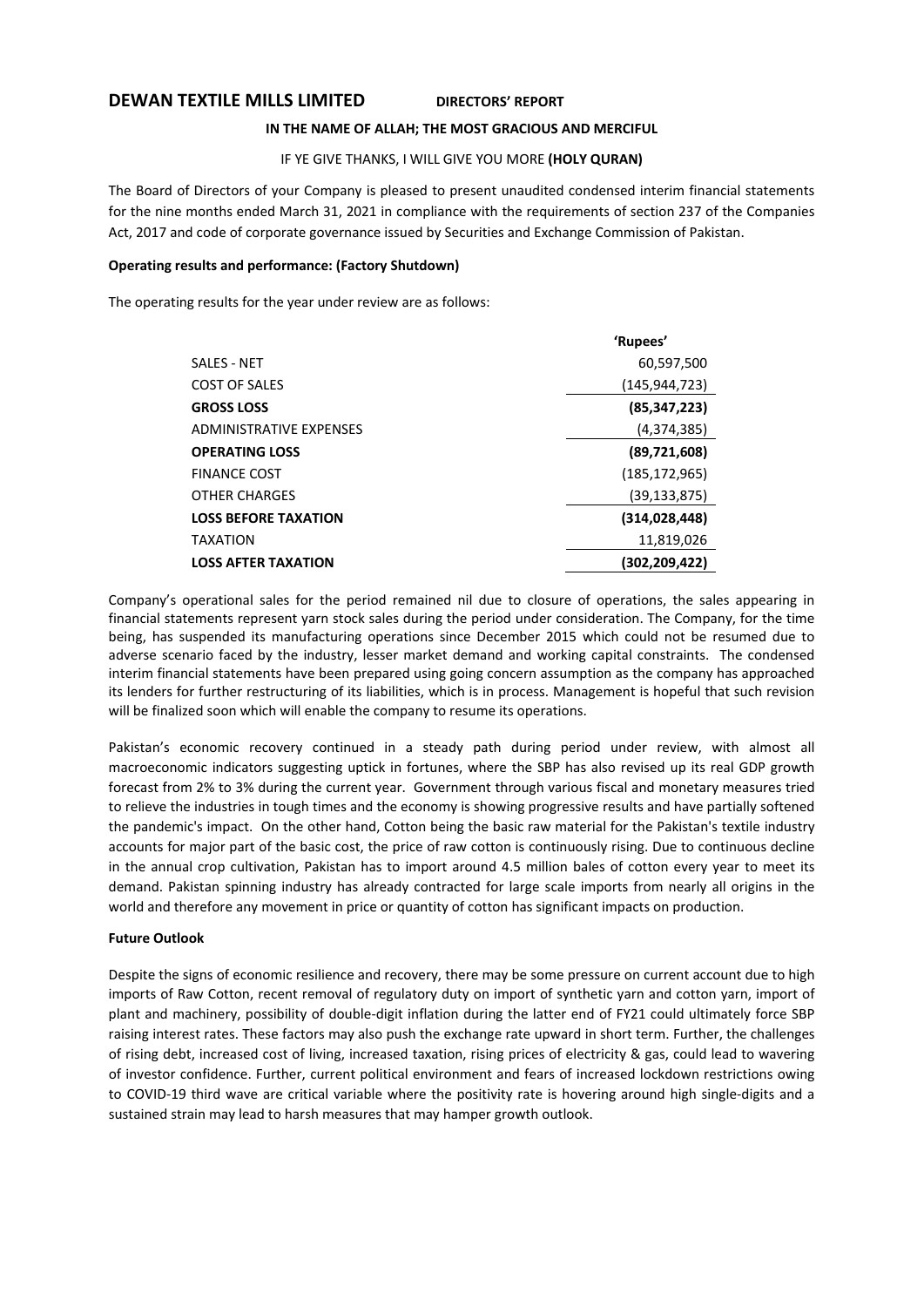#### **DEWAN TEXTILE MILLS LIMITED DIRECTORS' REPORT**

#### **Conclusion**

In conclusion, we bow beg and pray to Almighty Allah, Rahman-o-Rahim, in the name of our beloved Prophet Muhammad (Peace be upon him) for the continued showering of his blessings, Guidance, strength, health and prosperity to us, our company, country and nation, and also pray to Almighty Allah to bestow peace, Harmony, brotherhood and unity in true Islamic spirit to whole of Muslim Ummah; Ameen: Summa Ameen

LO‐MY LORD IS INDEED HEARER OF PRAYER (HOLY QURAN)

By and under Authority of the Board of Directors

**Ishtiaq Ahmed Chief Executive Officer**

Syed Maqbool Ali **Director** 

Dated: April 26, 2021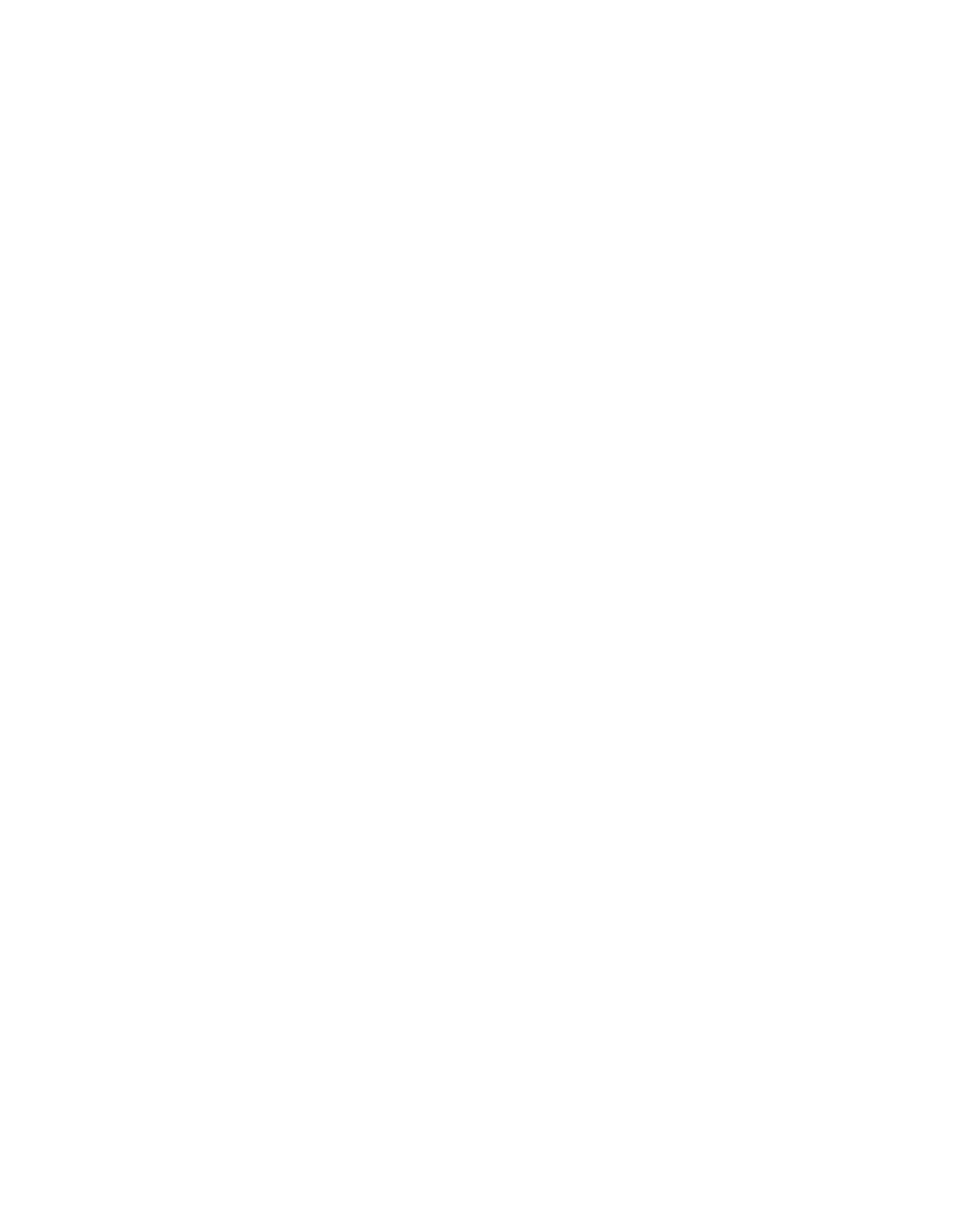#### DEWAN TEXTILE MILLS LIMITED CONDENSED INTERIM STATEMENT OF PROFIT OR LOSS (UN-AUDITED) FOR THE NINE MONTHS & QUARTER ENDED MARCH 31, 2021

|                                      |              | Nine Months Ended |                 | Quarter Ended  |                 |
|--------------------------------------|--------------|-------------------|-----------------|----------------|-----------------|
|                                      |              | July-Mar          | July-Mar        | Jan-Mar        | Jan-Mar         |
|                                      |              | 2021              | 2020            | 2021           | 2020            |
|                                      | <b>Notes</b> |                   | - (Rupees)      |                |                 |
| Sales - Net                          |              | 60,597,500        |                 | 41,692,500     |                 |
| Cost of sales                        |              | (145,944,723).    | (113,079,918)   | (65, 765, 569) | (36, 749, 172)  |
| Gross (Loss)                         |              | (85, 347, 223)    | (113,079,918)   | (24,073,069)   | (36, 749, 172)  |
| Operating expenses                   |              |                   |                 |                |                 |
| Administrative & general expenses    |              | (4,374,385)       | (4,430,073)     | (1,546,181)    | (1,321,970)     |
| Operating (Loss)                     |              | (89, 721, 608)    | (117, 509, 991) | (25,619,250)   | (38,071,142)    |
| Finance cost                         | 11           | (185, 172, 965)   | (300, 180, 411) | (61, 319, 949) | (98,963,160)    |
| <b>Other Charges</b>                 |              | (39, 133, 875)    |                 |                |                 |
|                                      |              | (224, 306, 840)   | (300, 180, 411) | (61, 319, 949) | (98, 963, 160)  |
| (Loss) before taxation               |              | (314, 028, 448)   | (417, 690, 402) | (86,939,199)   | (137, 034, 302) |
| Taxation                             |              |                   |                 |                |                 |
| - Current                            |              | (908, 963)        |                 | (625, 388)     |                 |
| - Deferred                           |              | 12,727,989        | 14,457,802      | 4,242,663      | 4,819,267       |
|                                      |              | 11,819,026        | 14,457,802      | 3,617,275      | 4,819,267       |
| (Loss) for the period                |              | (302, 209, 422)   | (403, 232, 600) | (83, 321, 924) | (132, 215, 035) |
| (Loss) per share - Basic and diluted | 12           | (6.56)            | (8.75)          | (1.81)         | (2.87)          |

The annexed notes form an integral part of these condensed interim financial statements.

mud

Ishtiaq Ahmed CEO & Director

Muhammad Irfan Ali Syed Maqbool Ali Chief Financial Officer **Director** Director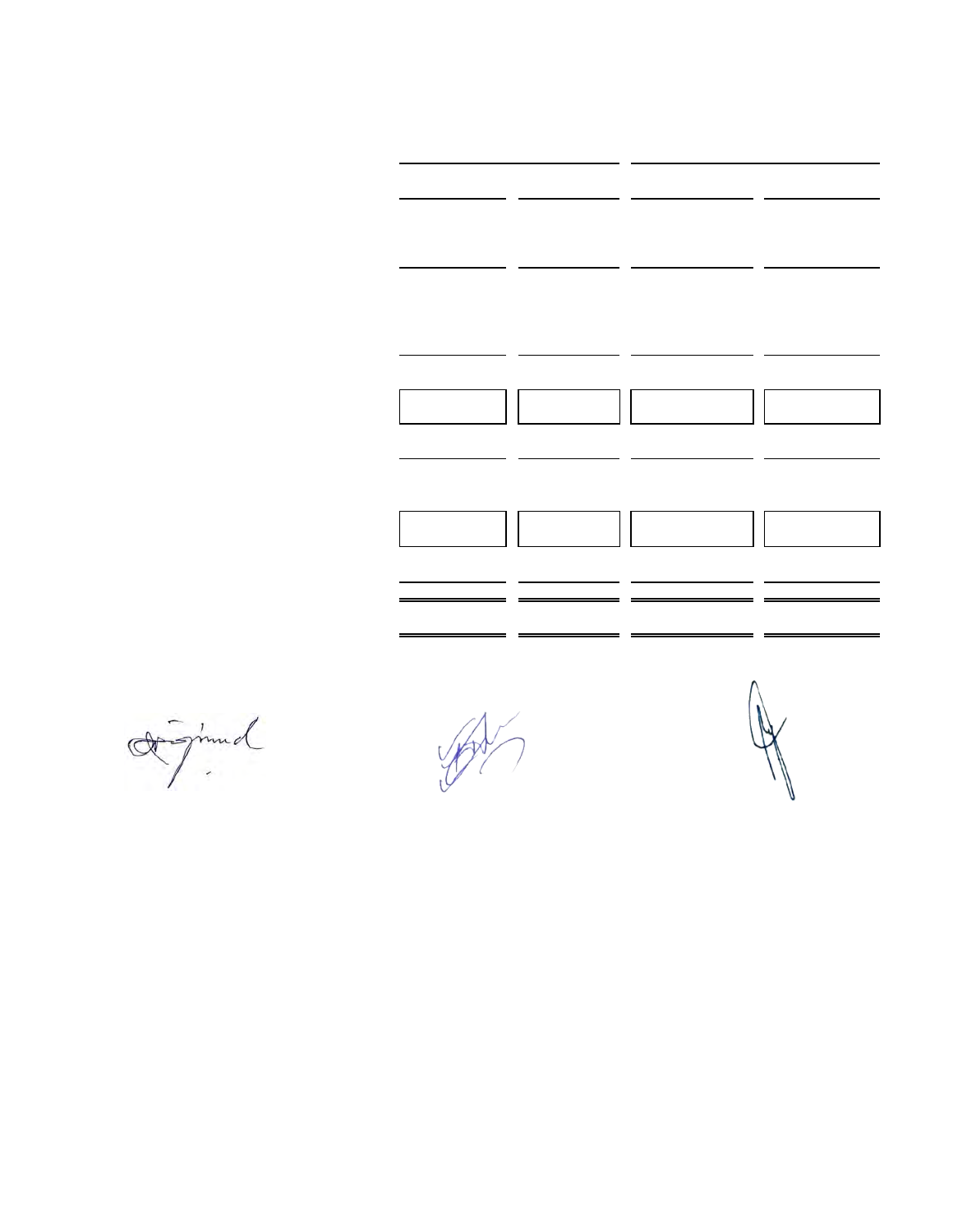#### **DEWAN TEXTILE MILLS LIMITED CONDENSED INTERIM STATEMENT COMPREHENSIVE INCOME (UN-AUDITED) FOR THE NINE MONTHS & QUARTER ENDED MARCH 31, 2021**

|                                                                                             |                  | <b>Nine Months Ended</b>               |                 | <b>Ouarter Ended</b> |
|---------------------------------------------------------------------------------------------|------------------|----------------------------------------|-----------------|----------------------|
|                                                                                             | July-Mar<br>2021 | July-Mar<br>2020                       | Jan-Mar<br>2021 | Jan-Mar<br>2020      |
|                                                                                             |                  | -------------- (Rupees) -------------- |                 |                      |
| (Loss) for the period                                                                       | (302, 209, 422)  | (403, 232, 600)                        | (83,321,924)    | (132, 215, 035)      |
| Other comprehensive income:                                                                 |                  |                                        |                 |                      |
| Effect of change in tax rates on balance<br>of revaluation on property, plant and equipment | ۰                | $-\, -$                                | $\blacksquare$  | --                   |
|                                                                                             |                  |                                        |                 |                      |

**Total comprehensive (loss) for the period (302,209,422)** (403,232,600) (83,321,924) (132,215,035)

*The annexed notes form an integral part of these condensed interim financial statements.*

mn e

**Ishtiaq Ahmed CEO & Director**

**Muhammad Irfan Ali Chief Financial Officer**

**Syed Maqbool Ali**

**Director**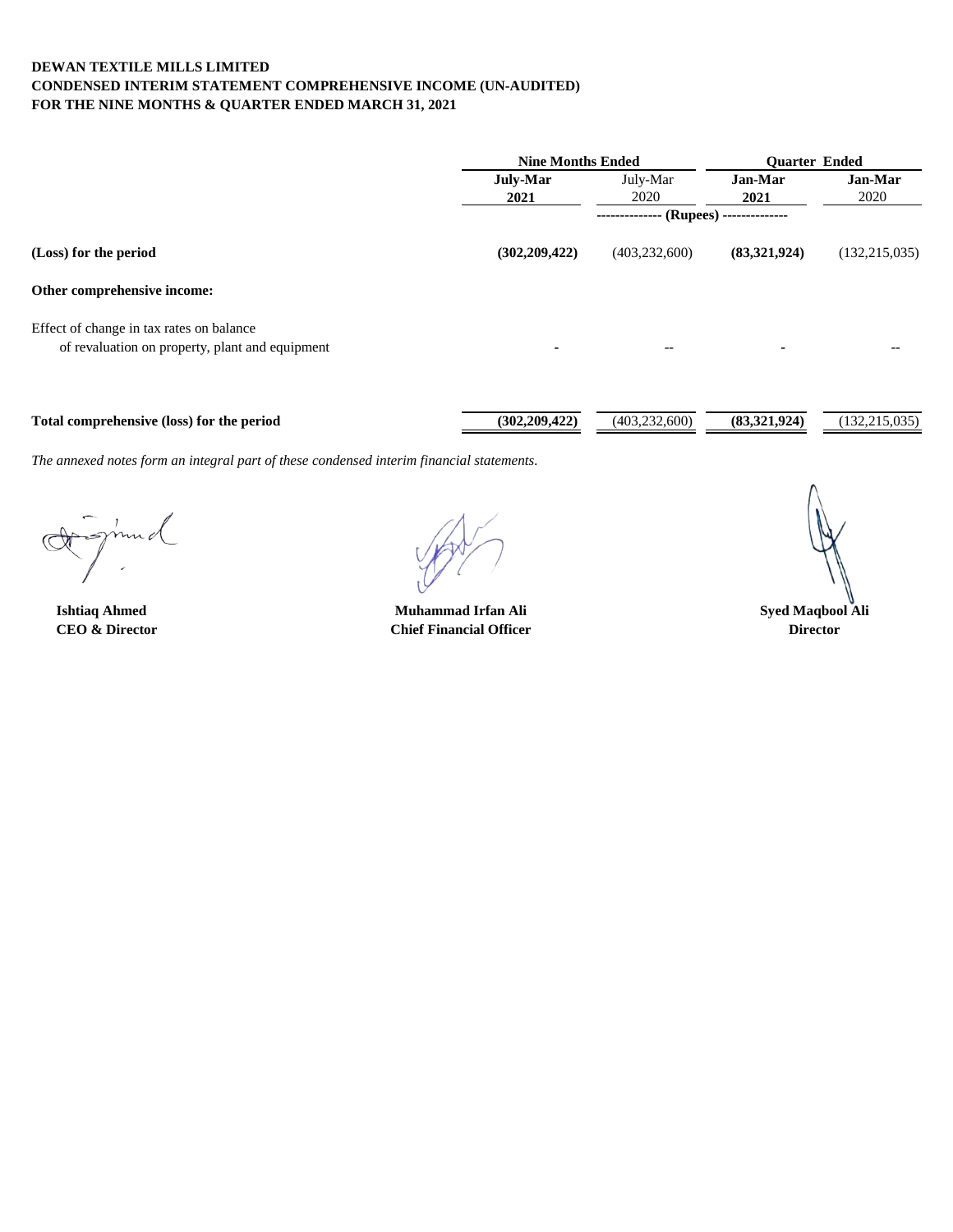#### **CONDENSED INTERIM STATEMENT OF CASH FLOWS (UN-AUDITED) FOR THE NINE MONTHS ENDED MARCH 31, 2021 DEWAN TEXTILE MILLS LIMITED**

|                                                                                                        |              | <b>July-Mar</b>                        |                        |
|--------------------------------------------------------------------------------------------------------|--------------|----------------------------------------|------------------------|
|                                                                                                        |              | 2021                                   | 2020                   |
|                                                                                                        | <b>Notes</b> | -------------- (Rupees) -------------- |                        |
| <b>CASH FLOWS FROM OPERATING ACTIVITIES</b>                                                            |              |                                        |                        |
| (Loss) before taxation                                                                                 |              | (314, 028, 448)                        | (417,690,402)          |
| Adjustment for non-cash and other items:                                                               |              |                                        |                        |
| Depreciation / amortisation expense                                                                    |              | 89,612,971                             | 101,560,022            |
| Provision for doubtful debts                                                                           |              | 37,988,545                             |                        |
| Unwinding of discount                                                                                  |              | 12,315,992                             | 9,496,250              |
| <b>Finance Cost</b>                                                                                    |              | 172,856,973                            | 290,684,161            |
|                                                                                                        |              | 312,774,481                            | 401,740,433            |
| Cash outflows before working capital changes                                                           |              | (1,253,967)                            | (15,949,969)           |
| <b>Working capital charges</b>                                                                         |              |                                        |                        |
| (Increase)/ decrease in current assets                                                                 |              |                                        |                        |
| <b>Stock In Trade</b>                                                                                  |              | 48,422,601                             |                        |
| Trade debtors                                                                                          |              | 11,759,868                             | 49, 435, 135           |
| Advances                                                                                               |              | 70,950                                 | 4,109                  |
|                                                                                                        |              | 60,253,419                             | 49,439,244             |
| Increase / (decrease) in current liabilities                                                           |              |                                        |                        |
| Trade and other payable                                                                                |              | 1,462,871                              | 1,345,339              |
| Short term borrowings                                                                                  |              | (55,371,204)                           | (32, 445, 000)         |
|                                                                                                        |              | (53,908,333)                           | (31,099,661)           |
| Cash (used in) generated from operations                                                               |              | 5,091,119                              | 2,389,614              |
| <b>Payments for:</b>                                                                                   |              |                                        |                        |
| Income taxes (paid) / refund - Net                                                                     |              | (611, 153)                             | (32, 420)              |
| <b>Gratuity Paid</b>                                                                                   |              | (33, 138)                              |                        |
| Financial cost paid                                                                                    |              | (2,049,304)                            | (1,912,154)            |
|                                                                                                        |              | (2,693,595)                            | (1,944,574)            |
| Net cash generated from/(used in) operating activities                                                 |              | 2,397,524                              | 445,040                |
| <b>Cash flows from investing activities</b>                                                            |              |                                        |                        |
|                                                                                                        |              |                                        |                        |
| Net cash outflow from investing activities                                                             |              |                                        |                        |
| <b>Cash flows from financing activities</b>                                                            |              |                                        |                        |
| Long term financing paid                                                                               |              | (500,000)<br>1,897,524                 | (1,249,103)            |
| Net increase/(decrease) in cash and cash equivalents                                                   |              |                                        | (804,063)              |
| Cash and cash equivalents at beginning of the period<br>Cash and cash equivalents at the end of period |              | 5,068,481<br>6,966,005                 | 7,199,455<br>6,395,392 |
|                                                                                                        |              |                                        |                        |

*The annexed notes form an integral part of these condensed interim financial statements.*

**Ishtiaq Ahmed Syed Maqbool Ali Muhammad Irfan Ali CEO & Director Director Chief Financial Officer**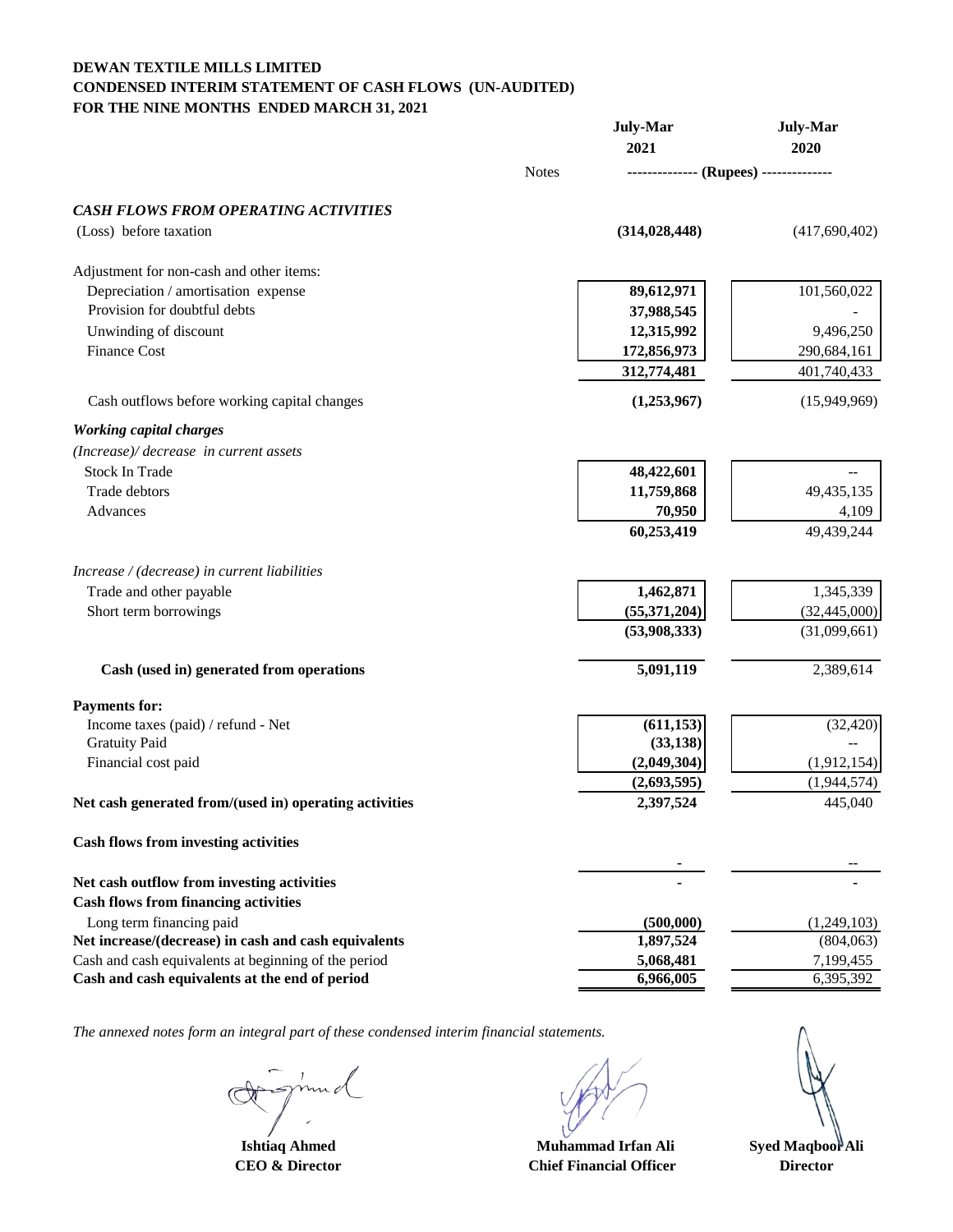#### **FOR THE NINE MONTHS ENDED MARCH 31, 2021 DEWAN TEXTILE MILLS LIMITED CONDENSED INTERIM STATEMENT OF CHANGES IN EQUITY UN-AUDITED)**

Γ

|                                                                                          |                                                       | <b>Revenue reserves</b>  |                         | Capital reserves                 |                                                                         |                     |
|------------------------------------------------------------------------------------------|-------------------------------------------------------|--------------------------|-------------------------|----------------------------------|-------------------------------------------------------------------------|---------------------|
|                                                                                          | Issued,<br>subscribed<br>and paid-up<br>share capital | General<br>reserve       | <b>Accumulated loss</b> | <b>Total revenue</b><br>reserves | <b>Surplus on</b><br>revaluation of<br>property, plant<br>and equipment | <b>Total equity</b> |
|                                                                                          |                                                       |                          |                         |                                  |                                                                         |                     |
| Balance as at 1st July 2019                                                              | 460,646,090                                           | 333,000,000              | (4,382,247,527)         | (4,049,247,527)                  | 794,090,283                                                             | (2,794,511,154)     |
| Total comprehensive (loss) for the period                                                |                                                       |                          |                         |                                  |                                                                         |                     |
| (Loss) for the period                                                                    |                                                       |                          | (403, 232, 600)         | (403, 232, 600)                  |                                                                         | (403, 232, 600)     |
| Other comprehensive income                                                               |                                                       |                          |                         |                                  |                                                                         |                     |
| Incremental depreciation transferred                                                     |                                                       |                          | (403, 232, 600)         | (403, 232, 600)                  |                                                                         | (403, 232, 600)     |
| from surplus on revaluation of property,<br>plant and equipment - Net of tax             |                                                       |                          | 35,396,687              | 35,396,687                       | (35,396,687)                                                            |                     |
| Balance as at 31 March, 2020                                                             | 460,646,090                                           | 333,000,000              | (4,750,083,440)         | (4,417,083,440)                  | 758,693,596                                                             | (3, 197, 743, 754)  |
| Balance as at Ist July 2020                                                              | 460,646,090                                           | 333,000,000              | (4,941,829,473)         | (4,608,829,473)                  | 746,894,701                                                             | (3,401,288,682)     |
| Total comprehensive (loss) for the period                                                |                                                       |                          |                         |                                  |                                                                         |                     |
| (Loss) for the period                                                                    |                                                       | $\overline{\phantom{a}}$ | (302, 209, 422)         | (302, 209, 422)                  |                                                                         | (302, 209, 422)     |
| Other comprehensive income                                                               |                                                       |                          | $\sim$                  |                                  |                                                                         |                     |
|                                                                                          |                                                       | $\overline{\phantom{a}}$ | (302, 209, 422)         | (302, 209, 422)                  |                                                                         | (302, 209, 422)     |
| Incremental depreciation transferred<br>from surplus on revaluation of property,         |                                                       |                          |                         |                                  |                                                                         |                     |
| plant and equipment - Net of tax                                                         |                                                       |                          | 31,161,627              | 31,161,627                       | (31, 161, 627)                                                          |                     |
| Balance as at 31 March, 2021                                                             | 460,646,090                                           | 333,000,000              | (5,212,877,268)         | (4,879,877,268)                  | 715,733,074                                                             | (3,703,498,104)     |
| The annexed notes form an integral part of these condensed interim financial statements. |                                                       |                          |                         |                                  |                                                                         |                     |
|                                                                                          |                                                       |                          |                         |                                  |                                                                         |                     |
| Ishtian Ahmed                                                                            |                                                       | Muhammad Irfan Ali       |                         |                                  | Syed Maqbowl Ali                                                        |                     |

**Ishtiaq Ahmed CEO & Director**

**Muhammad Irfan Ali Chief Financial Officer**

**Director**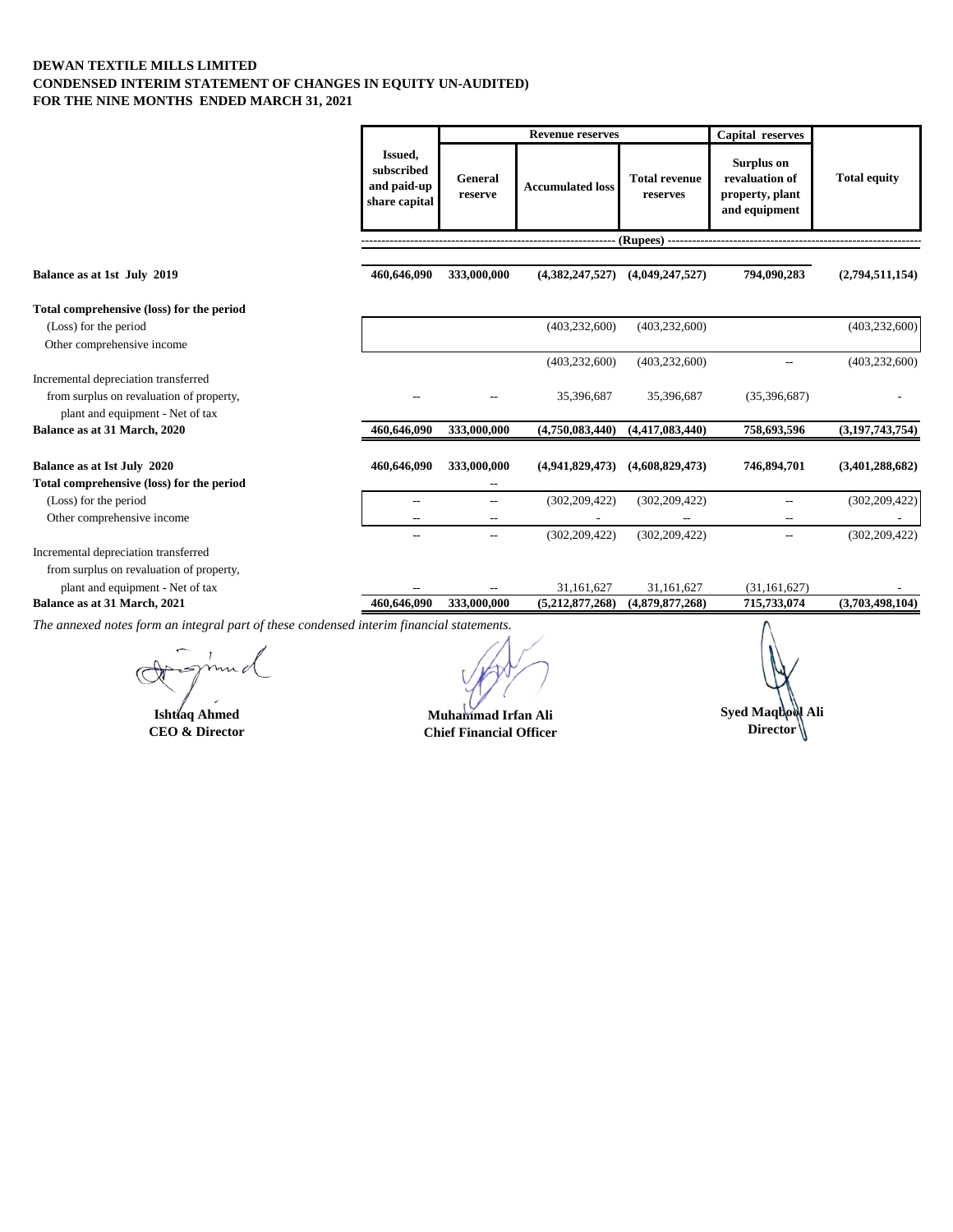#### **DEWAN TEXTILE MILLS LIMITED NOTES TO THE CONDENSED INTERIM FINANCIAL STATEMENT (UN - AUDITED) FOR THE NINE MONTHS ENDED MARCH 31, 2021**

#### **1 Status and Nature of Business**

Dewan Textile Mills Limited ('the Company') was incorporated in Pakistan on 16 April 1970 as a public limited company and is listed on the Pakistan Stock Exchange. The principal activity of the Company is manufacturing and sale of yarn. However, the Company has suspended its manufacturing operations since December 2015.

The geographical location and address of Company's business units including plant is as under:

- Company's registered office is located at Dewan Centre 3-A, Lalazar, Beach Hotel Road, Karachi.
- Company's production plant is situated at H/20 & H/26, S.I.T.E., Kotri, District Jamshoro, Sindh, Pakistan.

#### **2 GOING CONCERN ASSUMPTION**

The condensed interim financial statements of the company for the period ended 31 March 2021 reflects that the company has sustained a net loss after taxation of Rs. 302.209 million (2020: Rs.606.778 million) and as of that date the Company's negative reserves of Rs. 5,212.877 million (2020: Rs.4,608.829 million) have resulted in negative equity of Rs. 3,703.498 million (2020: Rs.3,401.289 million). Further the Company's short term borrowing facilities have expired and not been renewed. The Company is facing litigations with three of its lenders for repayment of liabilities through attachment and sale of Company's hypothecated / mortgaged properties and out of them one of the lender had also filed winding up petition under section 305 of repealed companies ordinance 1984 (section 301 of the Companies Act, 2017). The Company has defaulted in repayment of its restructured liabilities due to liquidity crunch faced by the Company following the adverse conditions of overall textile industry. Accordingly, the entire restructured liabilities alongwith mark-up eligible for waiver have become immediately repayable. Company, for the time being, has suspended its manufacturing operations since December 2015. These conditions indicate the existence of material uncertainty, which may cast significant doubt about the Company's ability to continue as a going concern, therefore, the Company may not be able to realise its assets and discharge its liabilities during the normal course of business.

The condensed interim financial statements have been prepared on going concern assumption as the Company approached its lenders for further restructuring of its liabilities, which is in process. Company is hopeful that such restructuring will be effective soon and will streamline the funding requirements of the Company which will ultimately help the management to resume the operations with optimum utilisation of production capacity. As the conditions mentioned in the foregoing paragraph are temporary and would reverse therefore, the preparation of condensed interim financial statement using going concern assumption is justified.

#### **3 BASIS OF PREPARATION**

- **3.1** These condensed interim financial statements of the Company have been prepared in accordance with the accounting and reporting standards as applicable in Pakistan for interim financial reporting. The accounting and reporting standards applicable in Pakistan for interim financial reporting comprise of International Accounting Standard (IAS) 34, "Interim Financial Reporting", issued by the International Accounting Standards Board (IASB) as notified under the Companies Act, 2017 and provisions of and directives issued under the Companies Act, 2017. Where provisions of and directives issued under the Companies Act, 2017 differ from the requirements of IAS 34, the provisions of and directives issued under the Companies Act, 2017 have been followed.
- **3.2** These condensed interim financial statements do not include all the information and disclosures required in the annual audited financial statements, and should be read in conjunction with the Company's annual audited financial

#### **4 SIGNIFICANT ACCOUNTING POLICIES AND ESTIMATES**

**4.1** The accounting policies and methods of computation adopted and applied in the preparation of these condensed interim financial statements are consistent with those followed in the preparation of the Company's annual financial statements for the year ended 30 June 2020.

#### **4.2 Application of new and revised International Financial Reporting Standards**

**4.2.1 Standards, amendments to standards and interpretations becoming effective in future periods**

There are certain new standards, amendments to existing standards and new interpretations on approved accounting standards that became effective during the period and are mandatory for accounting periods of the Company beginning on or after July 01, 2020 but are considered not to be relevant or not to have any material effect on the Company's operations and are, therefore, not disclosed in these condensed interim financial statements.

#### **4.2.2 Standards, amendments to standards and interpretations becoming effective during the period**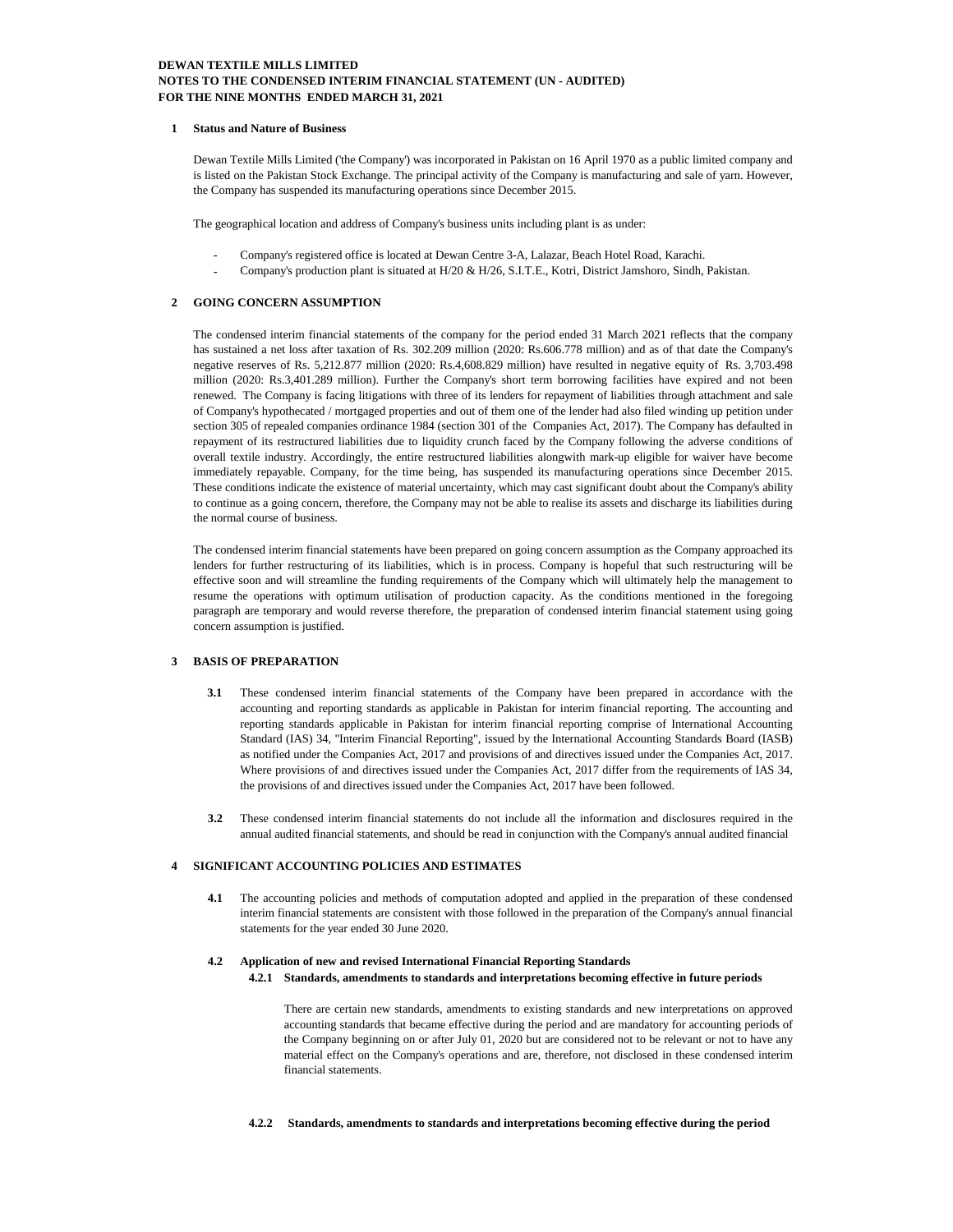There are certain new standards, amendments to standards and interpretations that will became effective in future accounting periods but are considered not to be relevant or not to have any material effect on the Company's operations and are, therefore, not disclosed in these condensed interim financial statements.

#### **5 ACCOUNTING ESTIMATES, JUDGEMENTS AND FINANCIAL RISK MANAGEMENT**

- **5.1** The preparation of these condensed interim financial statements in conformity with approved accounting standards requires management to make estimates, assumptions and use judgments that affect the application of policies and reported amounts of assets and liabilities and income and expenses. Estimates, assumptions and judgments are continually evaluated and are based on historical experience and other factors, including reasonable expectations of future events. revision to accounting estimates are recognized prospectively commencing from the period of revision.
- **5.2** Judgements and estimates made by management in the preparation of these condensed interim financial statements are the same as those that were applied to the financial statements as at and for the year ended June 30, 2020.
- **5.3** The Company's financial risk management objectives and policies are consistent with those objectives and policies which were disclosed in the financial statements of the Company for the year ended June 30, 2020

|   |                                      | (Un-Audited)<br><b>July-Mar</b><br>2021 | (Audited)<br>Jun 30,<br>2020 |
|---|--------------------------------------|-----------------------------------------|------------------------------|
| 6 | <b>REVENUE RESERVES</b>              | ----------                              | (Rupees) ---------------     |
|   | General reserves                     |                                         |                              |
|   | Accumulated losses                   | 333,000,000                             | 333,000,000                  |
|   |                                      | (5,212,877,268)                         | (4,941,829,473)              |
|   |                                      | (4,879,877,268)                         | (4,608,829,473)              |
|   | <b>CONTINGENCIES AND COMMITMENTS</b> |                                         |                              |

There has been no significant change in the contingencies and commitments since the last audited financial statements for the year ended June 30, 2020.

|   |     |                                                                         |     | <b>July-Mar</b><br>2021                | 30 June<br>2020 |
|---|-----|-------------------------------------------------------------------------|-----|----------------------------------------|-----------------|
| 8 |     | PROPERTY, PLANT AND EQUIPMENT                                           |     | -------------- (Rupees) -------------- |                 |
|   |     | Operating fixed assets                                                  |     |                                        |                 |
|   |     | Capital work in progress - At cost                                      | 8.1 | 1,416,451,367                          | 1,506,064,338   |
|   |     |                                                                         |     | 10,305,389                             | 10,305,389      |
|   |     |                                                                         |     | 1,426,756,756                          | 1,516,369,727   |
|   | 8.1 | <b>Operating fixed assets</b>                                           |     |                                        |                 |
|   |     | Opening net book value (NBV)<br>Disposal (NBV) during the period / year |     | 1,506,064,338                          | 1,641,420,940   |
|   |     | Depreciation charged for the period / year                              |     | -                                      |                 |
|   |     | Closing net book value (NBV)                                            |     | (89,612,971)                           | (135, 356, 602) |
|   |     |                                                                         |     | 1,416,451,367                          | 1,506,064,338   |
|   |     | <b>LONG TERM INVESTMENT</b>                                             |     |                                        |                 |

### **Investment in associate**

Dewan Salman Fibre Limited

**9.1** Associate is an entity over which the Company has significant influence but no control. Company's investee company is considered to be its associate by virtue of common directorship, member of Yousuf Dewan Companies

**--** --

#### **9.2 Investment in Dewan Salman Fibre Limited - at equity method**

| Number of shares held             |             |             |
|-----------------------------------|-------------|-------------|
| Cost of investment (Rupees)       | 104,288,773 | 104.288.773 |
| Fair value of investment (Rupees) | 210,000,000 | 210,000,000 |
| Ownership interest                | 91,774,120  | 91,774,120  |
|                                   | 28.47%      | 28.47%      |

**9.3** Investment in associated company was made in accordance with the requirement of then effective Companies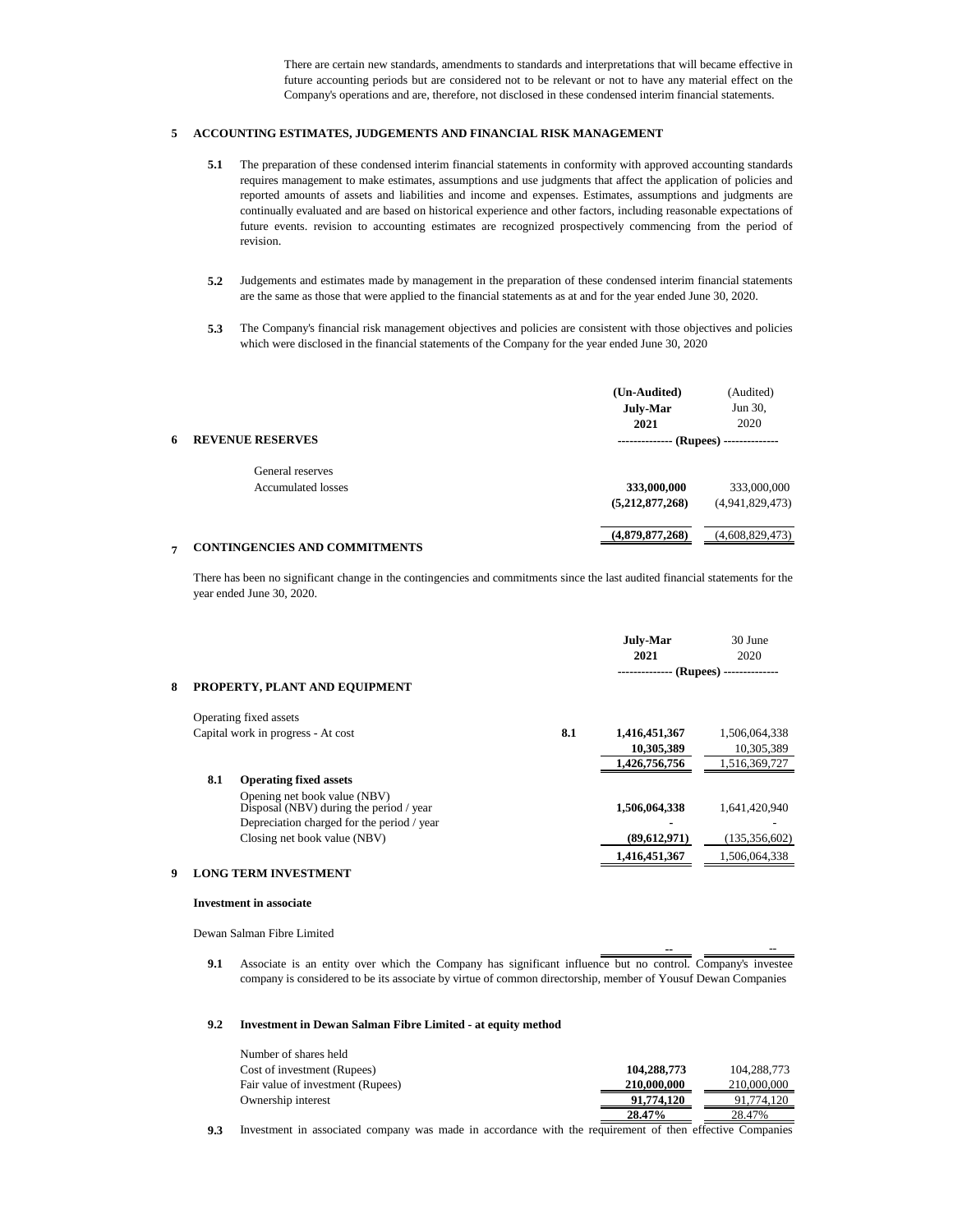Ordinance, 1984. As the Company's share of losses exceed its interest in the associate, the Company has discontinued recognising its share of further losses. Market value is based on last available quoted price as of February 19, 2018.

#### **10 STOCK IN TRADE**

**10.1** Entire stock of raw material and finished goods is pledged with the banks against the financing facilities obtained by the Company

#### **11 FINANCE COST AND MARK-UP ACCRUED**

In addition to the non-provisioning of mark-up eligible for waiver as disclosed in annual financial statement for the year ended 30 June 2020, Company has not made the provision of mark-up for the period amounting to Rs.21.813 million (up to 30 June 2020: Rs.517.005 million) in respect of borrowings of certain banks who have not yet accepted the restructuring proposal. The management of the Company is quite hopeful that these banks will also accept restructuring proposal in near future. Had the provision been made the loss for the period would have been higher by 31.813 million and accrued mark-up would have been higher and shareholders' equity would have been lower by 548.818 million. The said non-provisioning is departure from the requirements of IAS 23 - 'Borrowing Costs'.

|    |                                               | (Un-Audited)    | (Un-Audited)               |
|----|-----------------------------------------------|-----------------|----------------------------|
|    |                                               | <b>July-Mar</b> | July-Mar                   |
|    |                                               | 2021            | 2020                       |
|    |                                               | -----------     | -- (Rupees) -------------- |
| 12 | (LOSS) PER SHARE - Basic and diluted          |                 |                            |
|    | (Loss) after taxation                         |                 |                            |
|    |                                               | (302, 209, 422) | (403, 232, 600)            |
|    | Weighted average number of shares             |                 |                            |
|    |                                               | 46,064,609      | 46,064,609                 |
|    | (Loss) per share - Basic and diluted (Rupees) |                 |                            |

#### **13 TRANSACTIONS WITH RELATED PARTIES**

Related parties include associated group companies, director, executives. Key management personal and staff retirement funds. Details of transactions with related parties during the period other than those which have been disclosed elsewhere in these condensed interm financial statements are given below.

|                          | <b>July-Mar</b><br>2021                | <b>July-Mar</b><br>2020 |
|--------------------------|----------------------------------------|-------------------------|
|                          | -------------- (Rupees) -------------- |                         |
| Staff retirment benefits | 70,034                                 | 69.264                  |

#### **14 CORRESPONDING FIGURES**

In order to comply with the requirements of International Accounting Standard 34 "Interim Financial Reporting", balance sheet has been compared with the balances of annual financial statements, whereas profit and loss account, statement of comprehensive income, cash flow statement and statement of changes in equity have been compared with the balances of comparable period of immediately preceding financial period

#### **15 DATE OF AUTHORISATION FOR ISSUE**

The condensed interim financial statements was authorized for issue on 26th April, 2021 by the Board of Directors of the Company.

#### **16 GENERAL**

Figures have been rounded off to the nearest rupee.

**Ishtiaq Ahmed CEO & Director**

**Muhammad Irfan Ali Syed Maqbool Ali Chief Financial Officer**



**(6.56)** (8.75)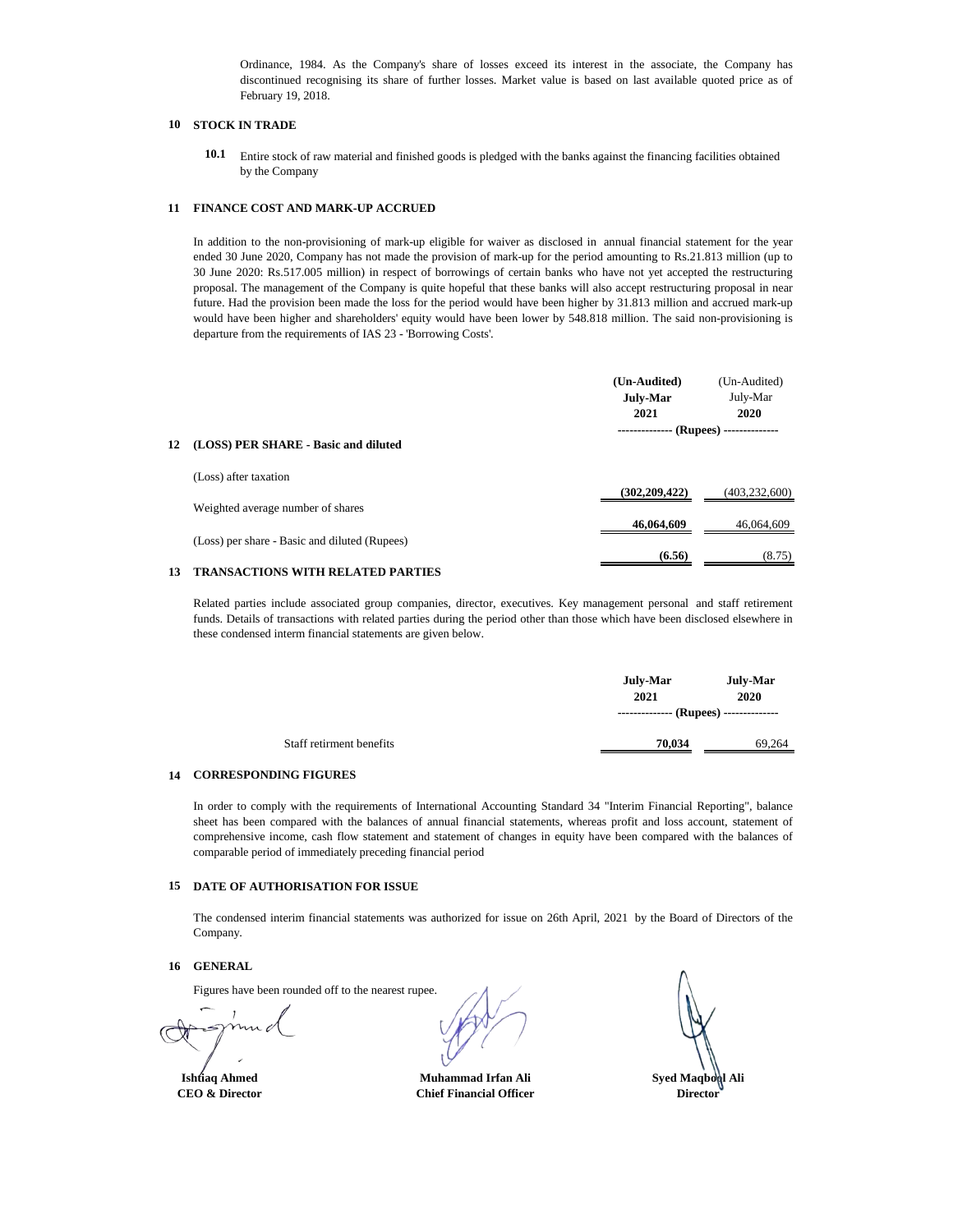کردیا ہے۔دوسری طرف ، کیاس پا کستان کی ٹیکشائل انڈ سٹری کے لئے بنیا دی خام مال ہونے کی وجہ ہے بنیا دی لاگت کا بڑا حصہ ہے ،خام کیاس کی قیمت میں مسلسل اضا فہ ہور ہاہے۔سالا نہ فصل کی کا شت میں مسلسل کی کی وجہ ہے، پا کستان کواینی طلب کو پورا کرنے کے لئے ہر سال تقریبا4 .5 ساڑھے چارملین کیاس درآمدکرما پڑتی ہے۔پاکستان اسپننگ انڈسٹری نے پہلے ہی دنیا کےتمامخطوں سے بڑے پیانے پر درآمدات کا معاہد ہ کیاہے اورا ی وجہ ے کیاس کی پیدا دار پر قیمت بامقدار میں ہونے والی نقل وحرکت پرنمایاںانر پڑتا ہے۔ متعقل كأنظربية

معاشی لیگ اور بحالی کی علا مت کے باوجود، خام کاٹن کی زیا دہ درآ مد بہتھیاک پارن اور کاٹن پا رن کی درآمد پر ریگولیٹر کی ڈیوٹی کا حالیہ خاتمہ، پلانٹ اور مشینری کی درآمد،ڈیل ہندے کےامکان کی دیدے کرنٹ اکاؤنٹ پر کچھ دبا ڈپڑسکتا ہے۔مالیاتی سال 2021 کےآخر کے دوران مہنگائی با لآخراسٹیٹ بینک کوسود کی شرح میں اضافے پرمجبور کر سکتی ہے ۔ پیٹوامل مختصر مدت میں زرمباطہ کی شرح کواوپر کی طرف بھی بڑے ہیں گے بو نے سینے کے بو بچ قر ضہ جات،اخر جات میں اضا نے ،ٹیکسوں میں اضا نے ،بیلی اور <sub>گی</sub>س کی بڑھتی ہوئی قیمتوں کے چیلنجز ہے سر مار کاروں کااعتماد ختم ہوسکتا ہے ۔مزید پہ کہ ، موجودہ سای ماحول اور COVID-19 کی تیسر کی لہر کی وجہ ہے لاک ڈا ڈن پابندیوں میں اضافے کا خدشہ انتہائی متغیر ہے جہاں مثبت شرح زیا دہ ہندسوں کےگر دمنڈ لار ہی ہےاور مستقل کشید گی تخت اقدامات کابا عث بن سکتا ہے جس سےشرح نمومتاثر ہوسکتی ہے ۔

منتیجہ کےحوالے ہے ہم اللہ تعالیٰ رحمٰن ورحیم ہے دعا کرتے ہیں وہا پنے حبیب حضرت مجم<sup>عالق</sup>ہ کے طفیل اپنی رحمت، مدایات اورفضل وکرم ہم یراسی طرح قائم رکھے جوکہ بیصرف ہم پر بلکہ ہماری کمپنیااور ہمارے ملک پربھی اپنی رحمت ما زل کرے،ہم اللہ تعالٰی ہے بہ بھی دعا کرتے ہیں کہ تمام مسلم اتمہ کے ما بین شخیح اسلامی جذبہ اخوت اور بھائی جا رگی پیدا کرے۔آمین ثمہ آمین ۔

میرایر وردگار یقیناً ہماری دعاؤں کو سنتاہے۔(قرآن کریم) بورڈ آف ڈائر یکٹرز کی جانب ہے

چف ایگزیکیٹیو آفیسر مورفہ: 26 اپریل 2021